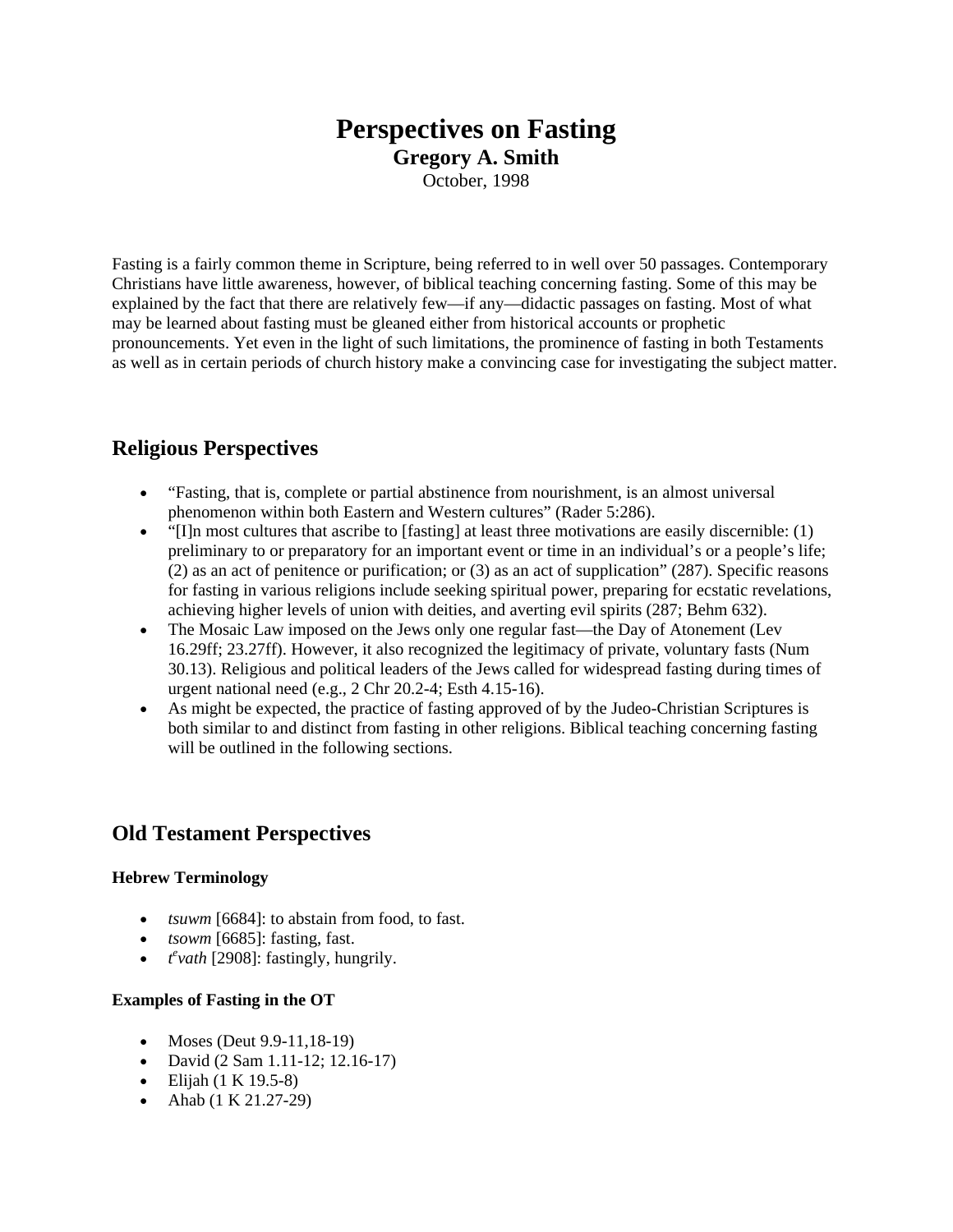- The inhabitants of Judah, during the ministry of Joel (Joel 1.14; 2.12-17)
- The inhabitants of Judah, during the reign of Jehoshaphat (2 Chr 20.2-4)
- The inhabitants of Nineveh (Jon 3.4-10)
- $\bullet$  Darius (Dan 6.18)
- Daniel (Dan 9.3ff)
- Ezra and the remnant from Babylon (Ezra 8.21-23)
- The Jews in Medo-Persian captivity (Esth 4.3)
- The Jews in Shushan (Esth 4.16)
- Nehemiah (Neh  $1.3-4$ )

## **Key OT Text on Fasting**

Isaiah 58.1-8

1 Cry aloud, spare not, lift up thy voice like a trumpet, and shew my people their transgression, and the house of Jacob their sins.

2 Yet they seek me daily, and delight to know my ways, as a nation that did righteousness, and forsook not the ordinance of their God: they ask of me the ordinances of justice; they take delight in approaching to God.

3 Wherefore have we fasted, [say they], and thou seest not? [wherefore] have we afflicted our soul, and thou takest no knowledge? Behold, in the day of your fast ye find pleasure, and exact all your labours.

4 Behold, ye fast for strife and debate, and to smite with the fist of wickedness: ye shall not fast as [ye do this] day, to make your voice to be heard on high.

5 Is it such a fast that I have chosen? a day for a man to afflict his soul? [is it] to bow down his head as a bulrush, and to spread sackcloth and ashes [under him]? wilt thou call this a fast, and an acceptable day to the LORD?

6 [Is] not this the fast that I have chosen? to loose the bands of wickedness, to undo the heavy burdens, and to let the oppressed go free, and that ye break every yoke?

7 [Is it] not to deal thy bread to the hungry, and that thou bring the poor that are cast out to thy house? when thou seest the naked, that thou cover him; and that thou hide not thyself from thine own flesh?

8 Then shall thy light break forth as the morning, and thine health shall spring forth speedily: and thy righteousness shall go before thee; the glory of the LORD shall be thy rereward.

#### **Principles Concerning Fasting**

Numerous circumstances led OT characters to carry out a fast. These included the following:

- civil war in Israel (Judg  $20.24-26$ )
- consecration to the LORD after a generation of idolatry (1 Sam 7.3-6)
- death of a king  $(1 \text{ Sam } 31.12-13)$
- $\bullet$  illness of a child (2 Sam 12.15-17)
- pronouncement of imminent judgment (1 K 21.27)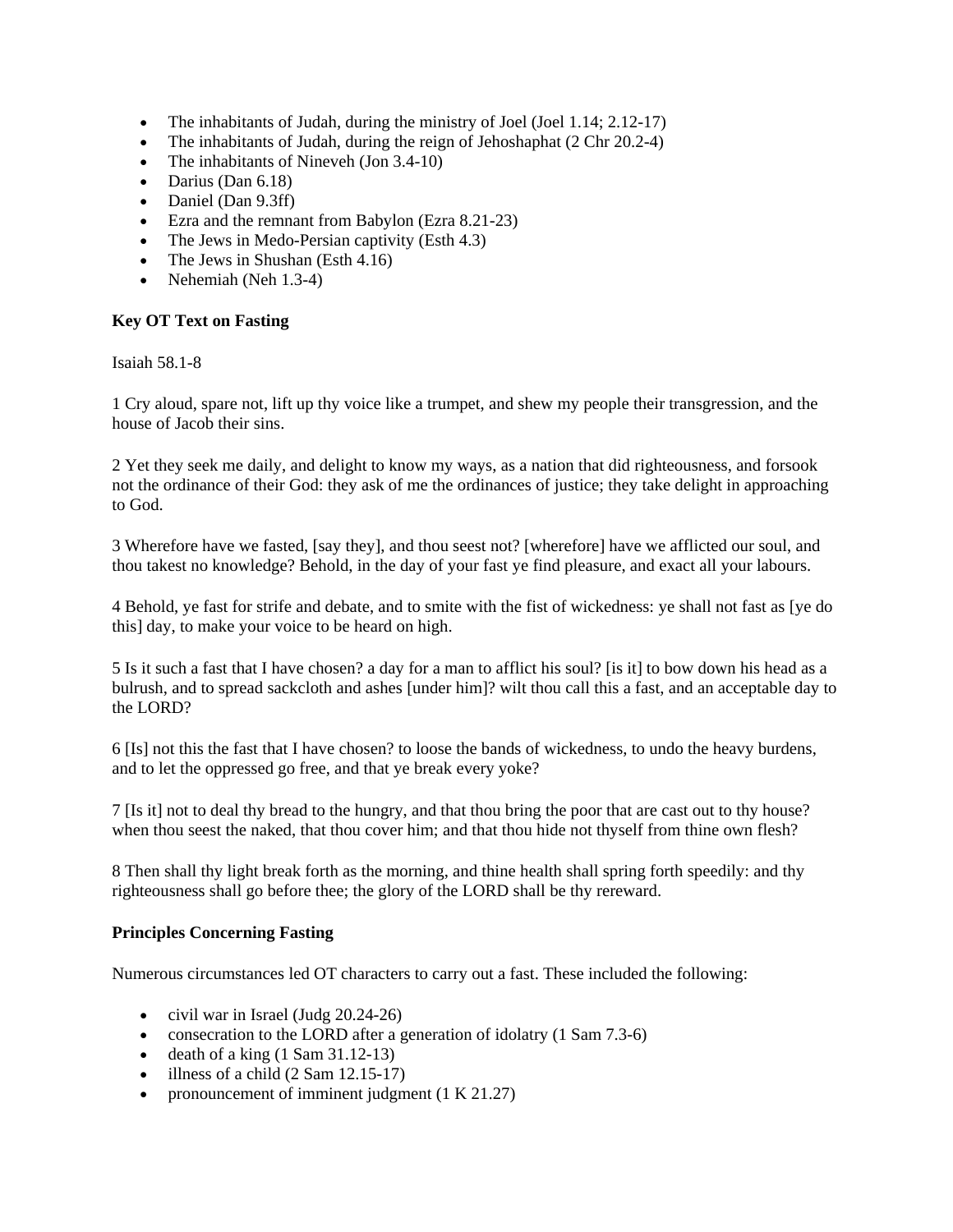- $\bullet$  military threat (2 Chr 20.2-4)
- dangers of long-distance travel (Ezra 8.21-23)
- desolation of Jerusalem (Neh 1.3-4)
- spiritual renewal (Neh 8.18-9.3)
- $\bullet$  threat of religious persecution (Esth 4.3)
- $\bullet$  illness of others (Ps 35.13)
- experience of divine judgment (Joel 1.13-14)

Various abuses of fasting are noted in the OT. These include the following:

- false pretense of piety  $(1 K 21.9ff)$
- observing fasts while neglecting the law  $($ Is 58.4-7 $)$
- fasting in an effort to please God (Jer 14.10-12)
- carrying out fasts without inner brokenness (Joel 2.12-13)
- $\bullet$  selfish motivation in the observance of fasting (Zech 7.5-6)

# **New Testament Perspectives**

#### **Greek Terminology**

- *nesteuo* [3522]: to fast, to abstain from food and drink as a religious exercise; to be hungry.
- *nesteia* [3521]: a fasting, fast, whether voluntary or driven by need; hunger.
- *nestis* [3523]: empty; fasting, having not eaten.
- *asitos* [777]: fasting, without having eaten.
- *asitia* [776]: abstinence from food, whether voluntary or enforced.

#### **Examples of Fasting in the NT**

- Anna (Lk 2.36-37)
- $\bullet$  Jesus (Mt 4.1ff)
- John the Baptist's disciples (Mt 9.14; Mk 2.18; Lk 5.33)
- Cornelius (Acts 10.30-31)
- The church at Antioch-Syria (Acts 13.1-3)
- Paul (Acts 9.8-9; 14.23; 2 Cor 6.5; 11.27)

#### **Key NT Text on Fasting**

Matthew 6.16-18

16 Moreover when ye fast, be not, as the hypocrites, of a sad countenance: for they disfigure their faces, that they may appear unto men to fast. Verily I say unto you, They have their reward.

17 But thou, when thou fastest, anoint thine head, and wash thy face;

18 That thou appear not unto men to fast, but unto thy Father which is in secret: and thy Father, which seeth in secret, shall reward thee openly.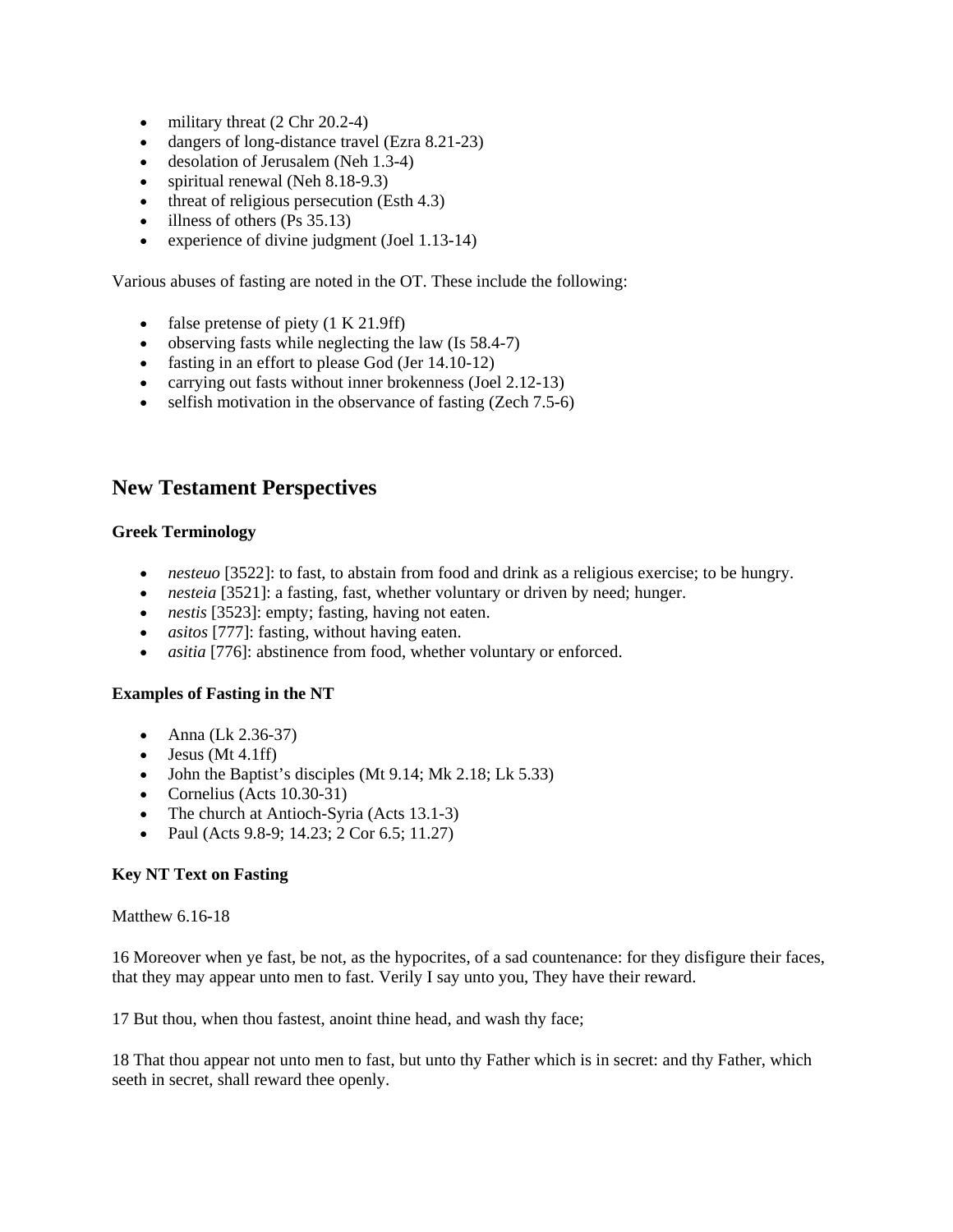### **Principles Concerning Fasting**

Several circumstances led NT characters to carry out a fast. These included the following:

- preparation for ministry  $(Mt 4.1-2)$
- regular discipline of service to God (Lk 2.37)
- desire to know God and his will  $(Acts 10.1-4, 30-31)$
- ministry activities in a growing local church (Acts 13.1-2)
- commissioning local church leaders (Acts 13.3; 14.23)

Various abuses of fasting are noted in the NT. These include the following:

- publicizing the fact that one is fasting (Mt 6.16; Mk 18.12)
- practicing fasting without joy (Mt 6.16)
- fasting for public recognition rather than spiritual reward (Mt 6.16-18)
- taking pride in one's habit of fasting  $(Lk 18.11-12)$

There is some biblical evidence that fasting is a means of seeking spiritual power (Mt 17.18-21; Mk 9.25- 29). However, there is some question regarding the validity of the manuscripts that mention fasting in these passages (Harrison 2:284; Wallis 108-09).

The NT seems to teach that fasting is a normal Christian practice. Several arguments support this claim:

- When asked why his disciples didn't fast, Jesus gave indication that they would when he was no longer with them (Mt 9.14-15; Mk 2.18-20; Lk 5.33-35). His statement implies that fasting is an acceptable—and perhaps even expected—Christian activity.
- Fasting, like prayer, is a means of serving God (Lk 2.37).
- Jesus grouped fasting along with prayer and charitable giving as practices that his followers could reasonably be expected to observe (Mt 6.16-18; cf. 6.1-8).
- Several early church leaders—most notably Paul and his associates—practiced voluntary fasting (Acts 13.1-3; 14.23; 2 Cor 11.27).
- Fasting is named in the epistles as a normal Christian discipline, a practice that should be accompanied by prayer (1 Cor 7.5).

# **Historical Perspectives**

#### **Highlights from Church History**

- The early Christians practiced fasting due to the influence of Jewish customs as well as their understanding of Jesus' approval of the practice.
- By the end of the first century, it was fairly common for Christians to fast two days a week, on Wednesdays and Fridays, This custom constituted both an endorsement and a rejection of Jewish custom, which prescribed fasting twice a week, though not on the same days (Hinson 344; Achelis 4:281).
- In the early centuries of church history the practice of fasting was formalized, with various fast days and periods being established in various areas of the world. Initially, fasting practices differed significantly from place to place (4:282; Maclean 5:765-69), but gradually they came to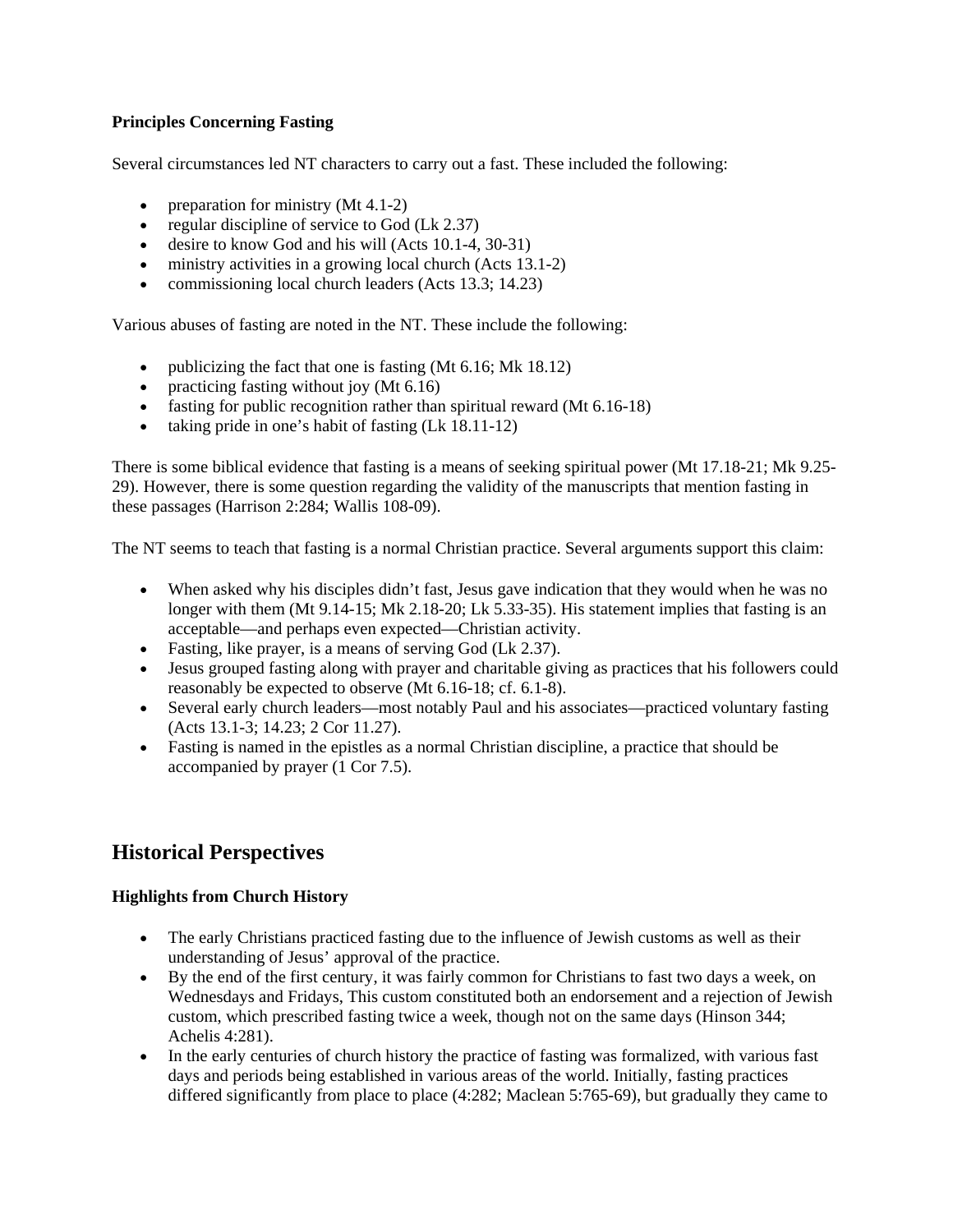some consensus. One of the controversies concerning fasting emerged between the Montanists of Phrygia and the remainder of the Christian world (5:766).

- The fasts celebrated by most Christian communities in the early centuries of church history included the weekly fasts; Lent (observed in the weeks preceding Easter); and the Advent fast (observed in the weeks leading up to Christmas) (Achelis 4:281-83; M'Clintock 3:490-91).
- In the Middle Ages, when Christianity was divided into Eastern and Western camps led by the Greek and Roman churches, respectively, fasting practices developed in each group (3:491; Hinson 344). The prescriptions of the Greek Church were so strict that the calendar came to call for half the year's days to be spent in fasting (Achelis 4:283).
- The mode of fasting has not been uniform through church history. A normal fast is currently understood to be complete abstinence from food but not from water. This conception of fasting was not shared by early and medieval Christians, however. Achelis notes that "fasting was generally understood abstinence from all food till evening, or one meal a day; and this was to be as simple as possible" (4:283). The forty-day fasts of medieval Christianity seem more reasonable in the light of this loose definition of fasting.
- With the association of the Catholic faith and the Roman Empire there emerged "a much greater stress on form, ritual, and liturgy. Fasting thus became increasingly linked with a legalistic theology and the concept of meritorious works" (Linder 406).
- The sixteenth-century Protestant Reformers repudiated the use of fasting as a means of earning God's favor, but did not condemn its private or public practice provided that it expressed the genuine sentiments of the heart (407; M'Clintock 492-93). John Calvin stated that "it were far better that fasting should be entirely disused, than that the practice should be diligently observed, and at the same time corrupted with false and pernicious opinions" (qtd. in M'Clintock 493). The *Westminster Confession* approved of the appropriate use of "solemn fastings" (493).
- The Anabaptists of the Reformation "relegated fasting once more to the private sphere, leaving it up to the individual believer to determine its appropriateness for enhancing self-discipline and prayer" (Linder 407).
- Since the Reformation, most mainline denominations have generally adhered to a liturgical approach to fasting, prescribing specific fast days and laying down explicit restrictions and permissions (Achelis 283-84). However, "fasting is not made imperative as a term of membership in the Church, but is generally recommended as a Christian duty . . ." (M'Clintock 491).
- Fasting has been emphasized to varying degrees in modern Christian circles. John Wesley not only practiced it himself but imposed it on his followers (Wallis 34). Some contemporary charismatics regard fasting to be of considerable importance to spiritual life (Linder 407). Overall, however, fasting seems to be neglected by most Christians today (Wallis 10-11).

## **Lessons from Church History**

- Throughout Christian history the church has suffered from both the inappropriate and insufficient practice of fasting. According to Arthur Wallis, in our rejection of medieval asceticism, "[w]e have not yet recovered the spiritual balance of New Testament Christianity" (11). In seeking to achieve this balance, we can learn several useful principles from church history.
- Institutionalized fasting has historically led to the violation of biblical teaching:
	- o by exaggerating the significance of fasting
	- o by measuring spirituality by outward exercises rather than inward commitment
	- o by causing unnecessary divisions among believers
	- o by binding Christians' consciences in an area of personal liberty
	- o by attempting to legislate spirituality
	- o by creating cultural forms that exceed biblical prescriptions and conferring upon them the status of divine mandates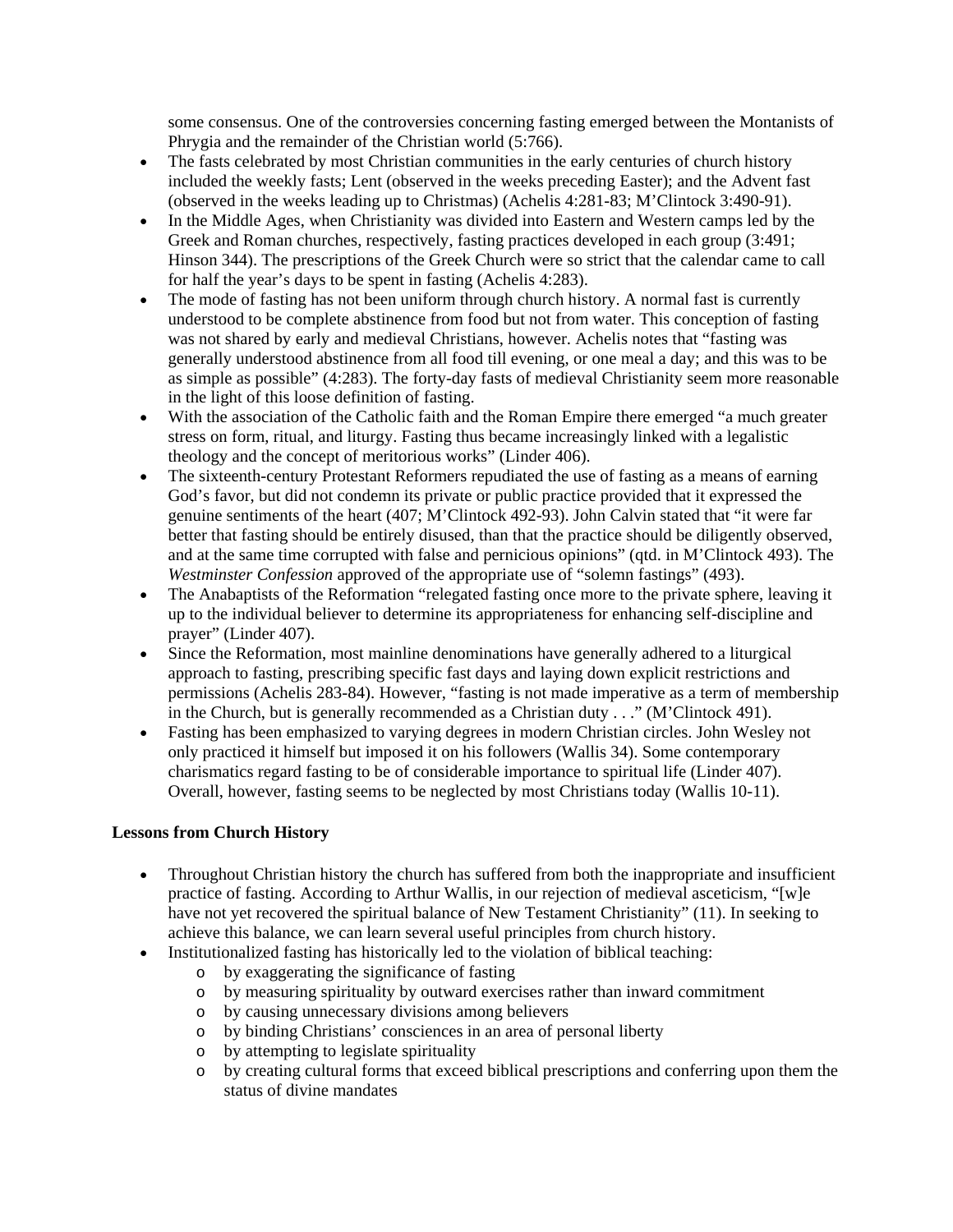The recent de-emphasis of fasting has likely hindered Christians from living holy lives and praying effectively.

An informal survey was administered to 21 members of the Young Marrieds class at West Division Street Baptist Church. The survey revealed the following:

- 48% of respondents had voluntarily gone without food for a spiritual purpose at some time in the past.
- Respondents who had never fasted generally had not given the practice serious consideration.
- Among those who had fasted, most normally fasted for 4 to 6 meals or less. Only 3 of the 10 respondents who had fasted had done so for 7 or more meals at a time.
- 71% of respondents said they had been exposed to teaching, preaching, or reading on the subject of fasting.
- Respondents who had fasted had done so for various purposes, including seeking spiritual direction, praying for the sick, seeking resolution of specific problems, and praying for revival.
- Respondents who had fasted named renewal, spiritual growth, and encouragement as personal benefits of the practice.

# **Practical Perspectives**

- The comparative study of religion reveals that fasting is usually carried out with one of three motivations: preparation, purification, or supplication (Rader 5:287). These three purposes are visible in the Christian discipline of fasting.
	- o Jesus fasted prior to beginning his earthly ministry (Mt 4.1-2). Paul fasted in anticipation of direction from the Lord (Acts 9.6-9). The early Christians fasted before commissioning church leaders (Acts 13.2-3; 14.23).
	- o There are numerous biblical examples of fasting as a demonstration of genuine repentance. Among those who fasted for purification one finds Ahab (1 K 21.27-29), the city of Nineveh (Jon 3.4-10), and Ezra (Ezra 9.5ff).
	- o David prayed and fasted for the healing of his sick child (2 Sam 12.16-17). Nehemiah fasted and prayed that his vision of restoring Jerusalem to its former glory would be fulfilled (Neh 1.3-4). Anna maintained a regular discipline of fasting and prayer (Lk 2.36- 37).
- Fasting is a balanced spiritual discipline that lies between the excesses of indulgence and asceticism. It stands in contrast to the carnality of gluttonous desire (Wallis 77-87) and the error of punishing the body for supposed spiritual gain (88-93). Scripture condemns both the former (Prov 23.1-3; 1 Cor 6.12-13) and the latter (Col 2.20-23; 1 Tim 4.1-5).
- Both Scripture and history attest to the fact that fasting and prevailing prayer are often closely linked. However, it is improper to view fasting as a means of *forcing* God to do what we ask him to do. God is sovereign, and we cannot suppose that we are stronger than he. Fasting is a useful discipline to the extent that it helps us to discern and obey God's will It should not be used in an attempt to impose our selfish interests on God's program.
- What is the purpose of fasting, then? Fasting is really a means of freeing ourselves to get in touch with God's plan for our lives. While it is probably true that prayer—not fasting—brings about spiritual results, it is also apparent that fasting enables our prayer lives to reach new heights of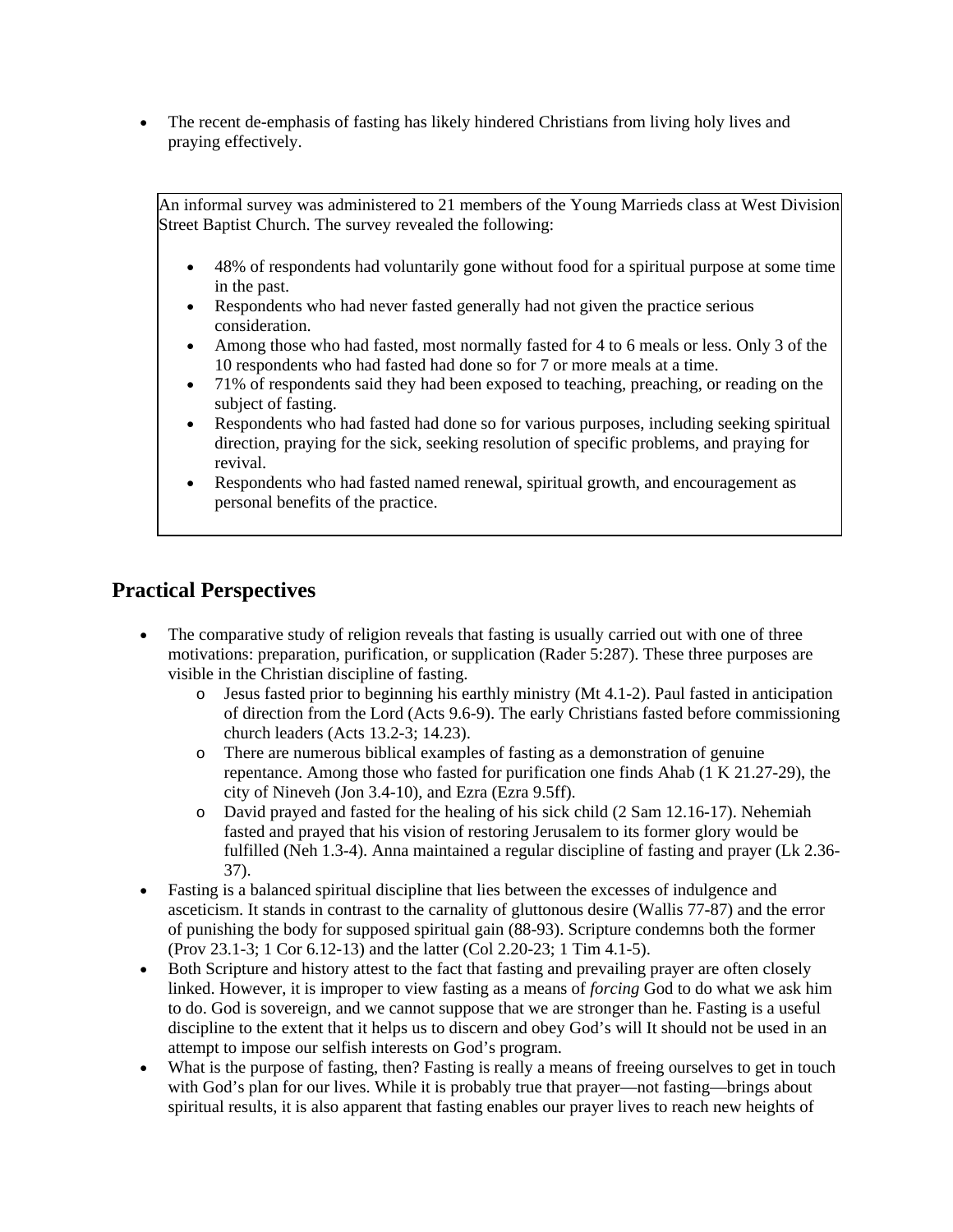devotion and power. The impact of fasting on our spiritual lives is difficult to measure with precision. But there is evidence that it is associated with positive outcomes.

- It is imperative to remember that while fasting is a spiritual discipline, it is also a physical act. (In fact, some people fast solely for health reasons.) As a physical act it should be carried out with respect for truth in the nutritional realm. The Creator and Sustainer of our bodies gains no glory from a discipline that diminishes our health. It seems reasonable to assume that some people (such as expectant mothers and diabetics) should not fast.
- Wallis suggests a number of practical guidelines to be observed before, during, and after a fast (106-17, 142-46):
	- o Accustom yourself to short fasts (one day or less) before attempting longer ones.
	- o Make a point to drink generous amounts of water during the fast.
	- o Expect some physical discomfort during the fast. Fasting allows the body to eliminate toxins from its systems, a somewhat unpleasant process.
	- o Resume normal eating habits gradually after breaking a fast, especially if you have fasted for several days. Drink fruit juices until your body is ready to accept solid food. Avoid meat until your body has adjusted to fruits, vegetables, and starches.

# **Bibliography**

- Achelis, Hans. "Fasting." *The New Schaff-Herzog Encyclopedia of Religious Knowledge*. Ed. Samuel M. Jackson. 15 vols. Grand Rapids: Baker, 1977.
- Bass, Clarence B. "Fast, Fasting." *Baker Encyclopedia of the Bible*. Ed. Walter A. Elwell. 2 vols. Grand Rapids: Baker, 1988.
- Behm, Johannes. "*Nestis*, *Nesteuo*, *Nesteia*." *Theological Dictionary of the New Testament: Abridged in One Volume*. Ed. Gerhard Kittel and Gerhard Friedrich. Trans. Geoffrey W. Bromiley. Grand Rapids: Eerdmans, 1985.
- Bright, Bill. "Releasing God's Power through Fasting." *Partners in Prayer*. By John Maxwell. Nashville: Thomas Nelson, 1996.
- "Christian Living: Responsibilities toward God." *Topical Analysis of the Bible: With the New International Version*. Ed. Walter A. Elwell. Grand Rapids: Baker, 1991.
- Dugan, Kathleen M. "Fasting for Life: The Place of Fasting in the Christian Tradition." *Journal of the American Academy of Religion* 63 (1995): 539-48.
- Foster, Richard J. "The Discipline of Fasting." *Celebration of Discipline: The Path to Spiritual Growth*. By Foster. Rev. ed. New York: HarperSanFrancisco, 1988. 47-61.
- Harrison, R. K. "Fast." *The International Standard Bible Encyclopedia*. 4th ed. 4 vols. Ed. Geoffrey W. Bromiley. Grand Rapids: Eerdmans, 1979-88.
- Hinson, E. Glenn. "Fasting." *Encyclopedia of Early Christianity*. Ed. Everett Ferguson. Garland Reference Library of the Humanities 846. New York: Garland, 1990.